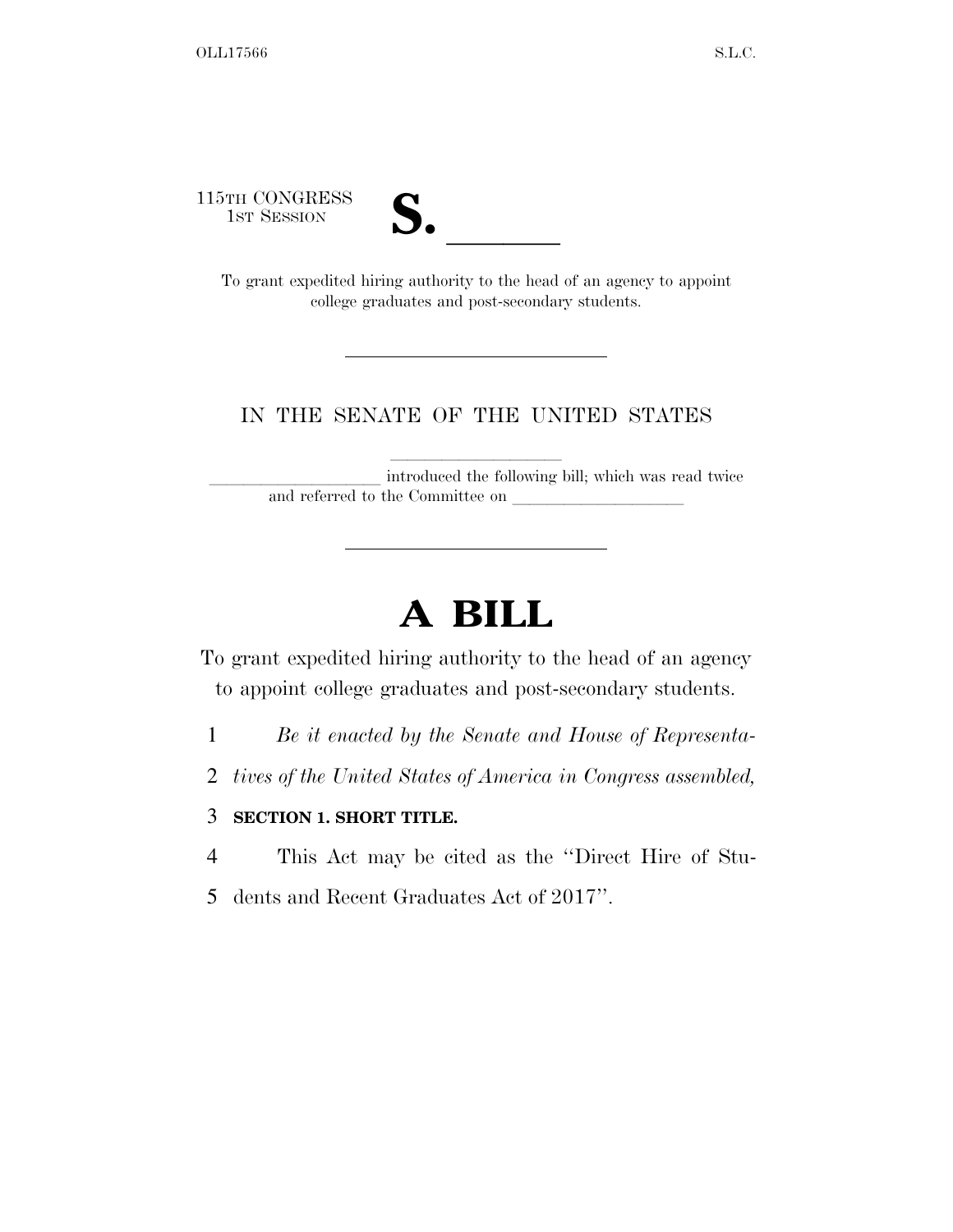## **SEC. 2. EXPEDITED HIRING AUTHORITY FOR COLLEGE GRADUATES AND POST-SECONDARY STU-DENTS.**

 (a) IN GENERAL.—Subchapter I of chapter 31 of title 5, United States Code, is amended by adding at the end the following:

### **''§ 3115. Expedited hiring authority for college grad-uates; competitive service**

9 "(a) DEFINITIONS.—In this section:

10 "(1) DIRECTOR.—The term 'Director' means the Director of the Office of Personnel Management. 12 "(2) INSTITUTION OF HIGHER EDUCATION.— The term 'institution of higher education' has the meaning given the term in section 101(a) of the Higher Education Act of 1965 (20 U.S.C. 1001(a)). ''(b) APPOINTMENT.—

17 ''(1) In GENERAL.—The head of an agency may appoint, without regard to any provision of sections 3309 through 3319 and 3330, a qualified individual to a position in the competitive service classified in a professional or administrative occupational cat- egory at the GS–11 level, or an equivalent level, or below.

24 "(2) RESTRICTIONS.—An appointment under paragraph (1) shall be made in accordance with reg-ulations prescribed by the Director.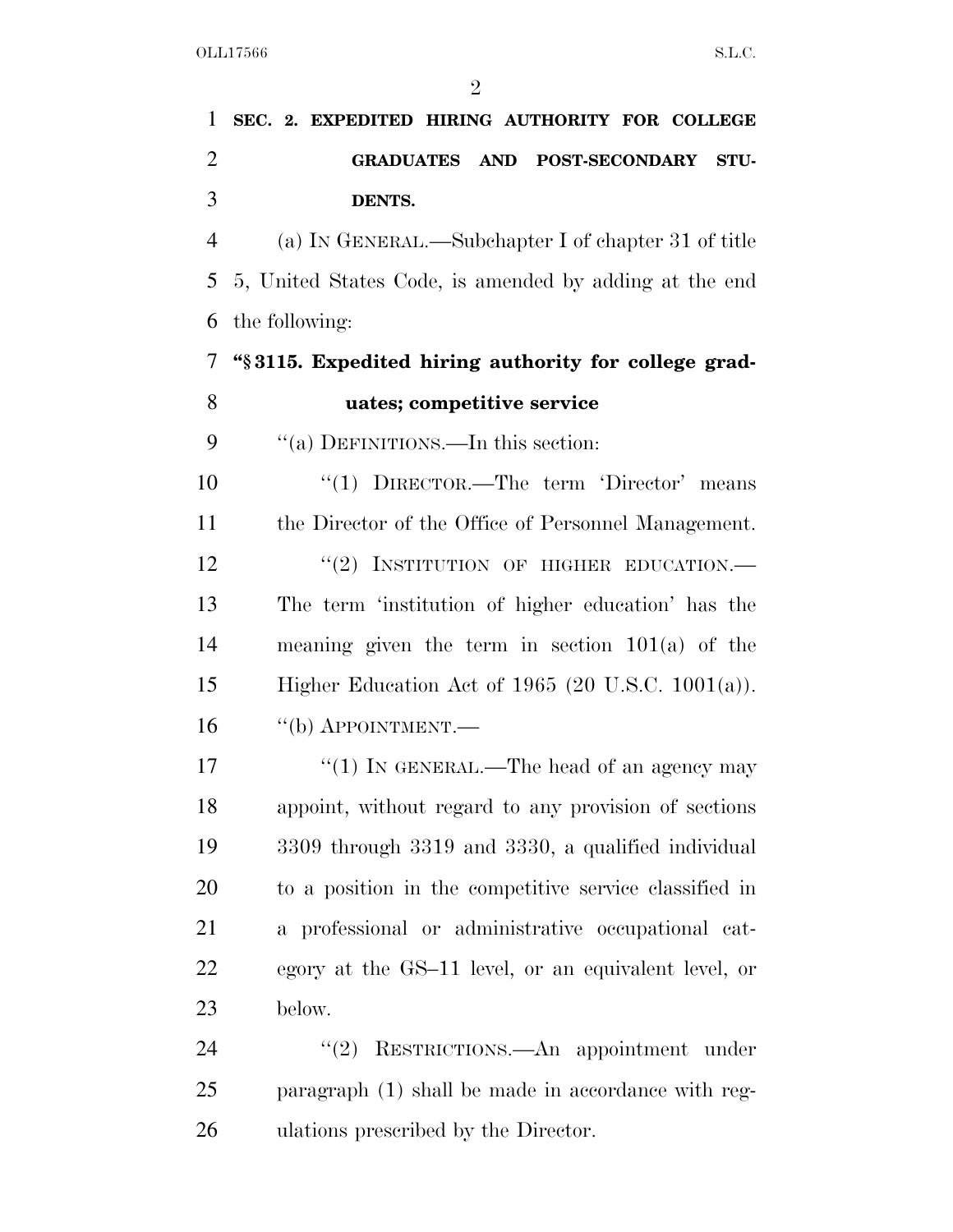| $\mathbf{1}$   | "(c) QUALIFICATIONS FOR APPOINTMENT.—The             |
|----------------|------------------------------------------------------|
| 2              | head of an agency may make an appointment under sub- |
| 3              | section (b) only if the individual being appointed—  |
| $\overline{4}$ | $"(1)$ has received a baccalaureate or graduate      |
| 5              | degree from an institution of higher education;      |
| 6              | $\lq(2)$ applies for the position—                   |
| 7              | "(A) not later than 2 years after the date           |
| 8              | on which the individual being appointed re-          |
| 9              | ceived the degree described in paragraph (1); or     |
| 10             | $\lq\lq$ (B) in the case of an individual who has    |
| 11             | completed a period of not less than 4 years of       |
| 12             | obligated service in a uniformed service, not        |
| 13             | later than 2 years after the date of the dis-        |
| 14             | charge or release of the individual from that        |
| 15             | service; and                                         |
| 16             | "(3) meets each minimum qualification stand-         |
| 17             | ard prescribed by the Director for the position to   |
| 18             | which the individual is being appointed.             |
| 19             | "(d) PUBLIC NOTICE AND ADVERTISING.—                 |
| <b>20</b>      | "(1) IN GENERAL.—The head of an agency               |
| 21             | making an appointment under subsection (b) shall     |
| 22             | publicly advertise positions under this section.     |
| 23             | "(2) REQUIREMENTS.—In carrying out para-             |
| 24             | $graph(1)$ , the head of an agency shall—            |
| 25             | $\lq\lq$ adhere to merit system principles;          |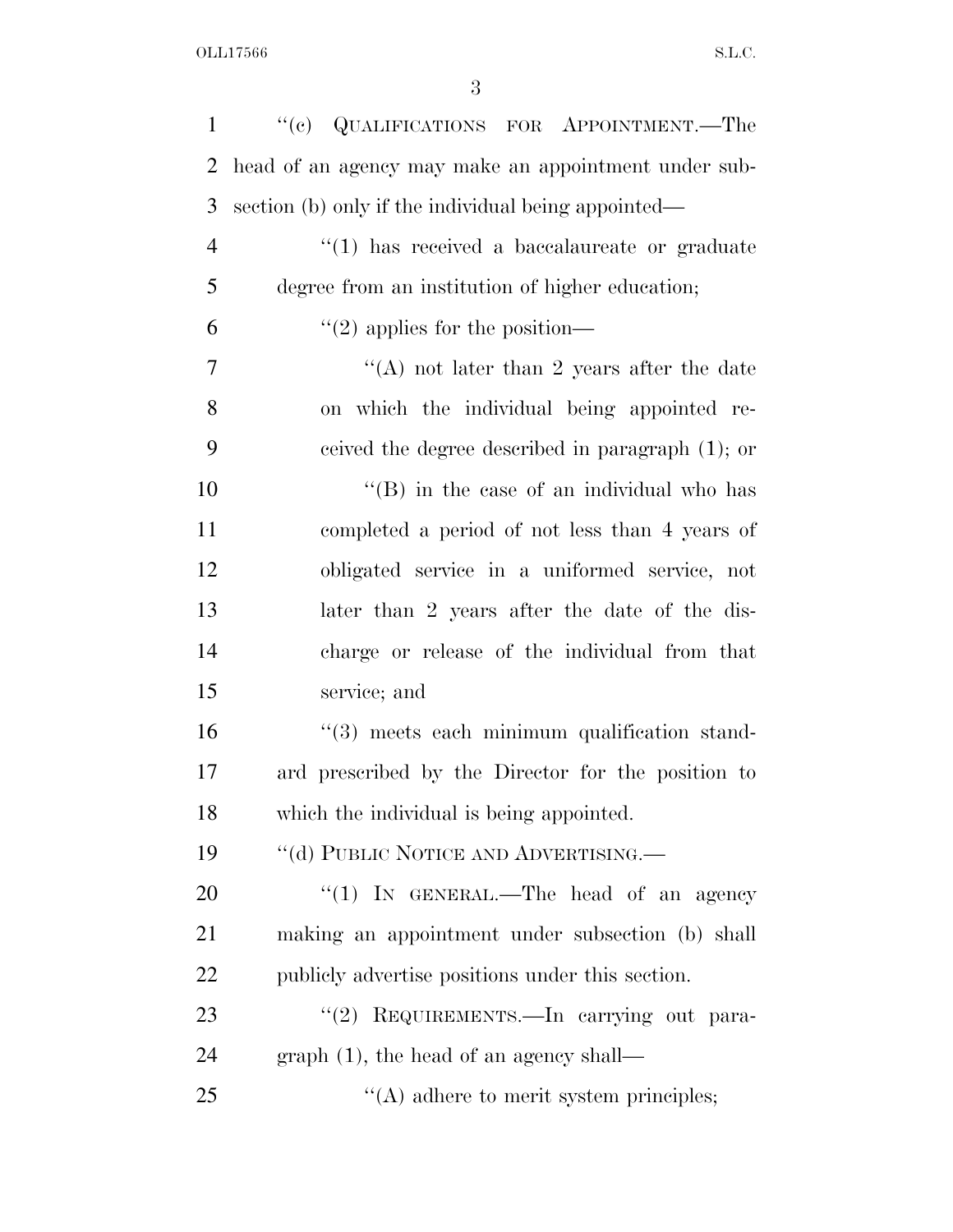OLL17566 S.L.C.

 ''(B) advertise positions in a manner that provides for diverse and qualified applicants; and

 ''(C) ensure potential applicants have ap- propriate information relevant to the positions available.

7 <sup>"</sup>(e) LIMITATION ON APPOINTMENTS.—

8 "(1) IN GENERAL.—Except as provided in para- graph (2), the total number of employees that the head of an agency may appoint under this section during a fiscal year may not exceed the number equal to 15 percent of the number of individuals that the agency head appointed during the previous fiscal year to a position in the competitive service classified in a professional or administrative occupa- tional category, at the GS–11 level, or an equivalent level, or below, under a competitive examining proce-dure.

 ''(2) EXCEPTIONS.—Under a regulation pre- scribed under subsection (f), the Director may estab-21 lish a lower limit on the number of individuals that may be appointed under paragraph (1) of this sub- section during a fiscal year based on any factor the Director considers appropriate.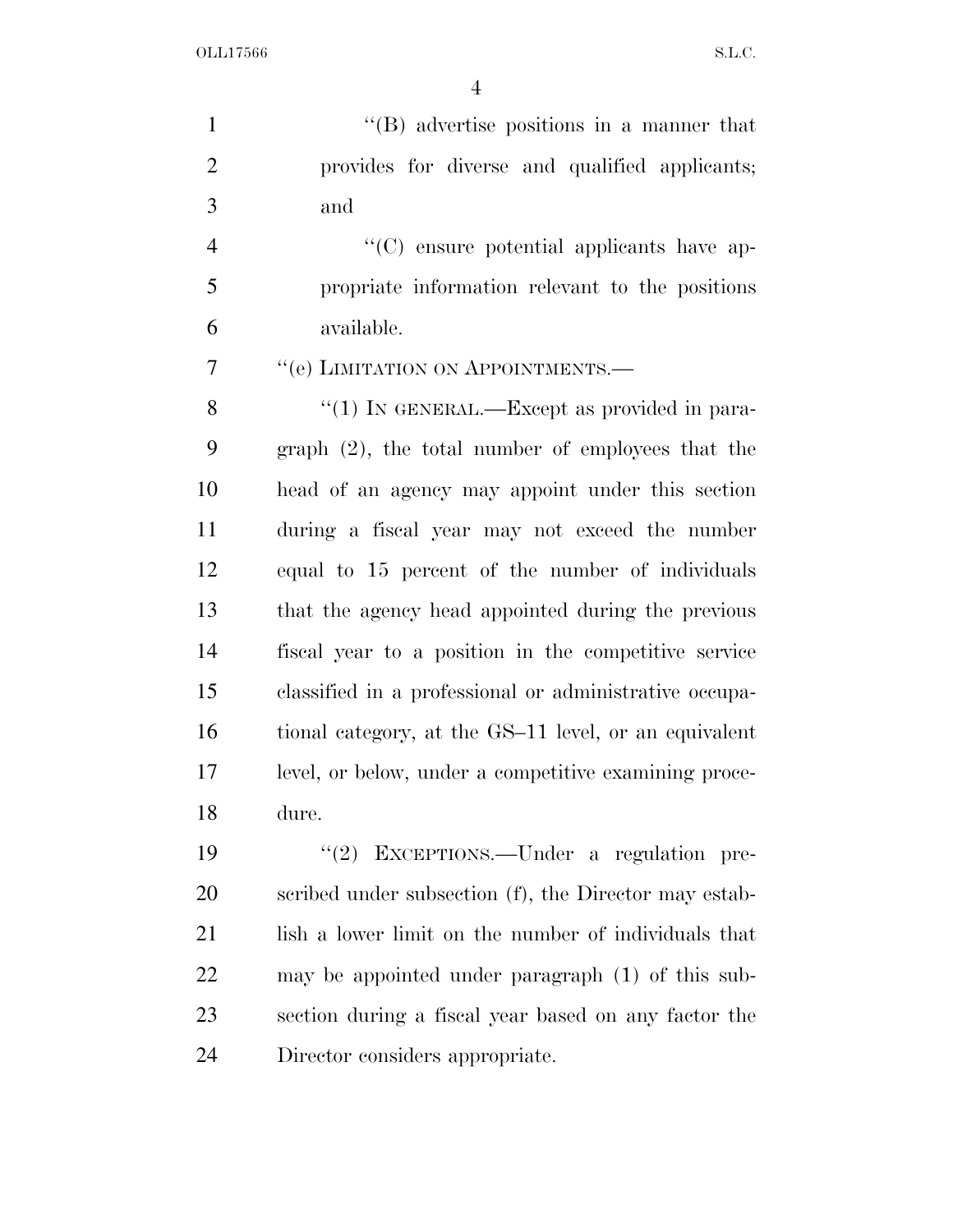''(f) REGULATIONS.—Not later than 180 days after the date of enactment of the Direct Hire of Students and Recent Graduates Act of 2017, the Director shall issue interim regulations, with an opportunity for comment, for the administration of this section.

6 "(g) REPORTING.—

7 "(1) IN GENERAL.—Not later than September 30 of each of the first 3 fiscal years beginning after the date of enactment of the Direct Hire of Students and Recent Graduates Act of 2017, the head of an agency that makes an appointment under this sec- tion shall submit to Congress a report assessing the impact of the use of the authority provided under this section during the fiscal year in which the re-port is submitted.

16 "(2) CONTENT.—The head of an agency shall include in each report under paragraph (1)—

18 ''(A) the total number of individuals ap- pointed by the agency under this section, as well as the number of such individuals who are— 22  $\frac{1}{1}$  minorities or members of other

underrepresented groups; or

24 ''(ii) veterans;

25  $\text{``(B) recruitment sources;}$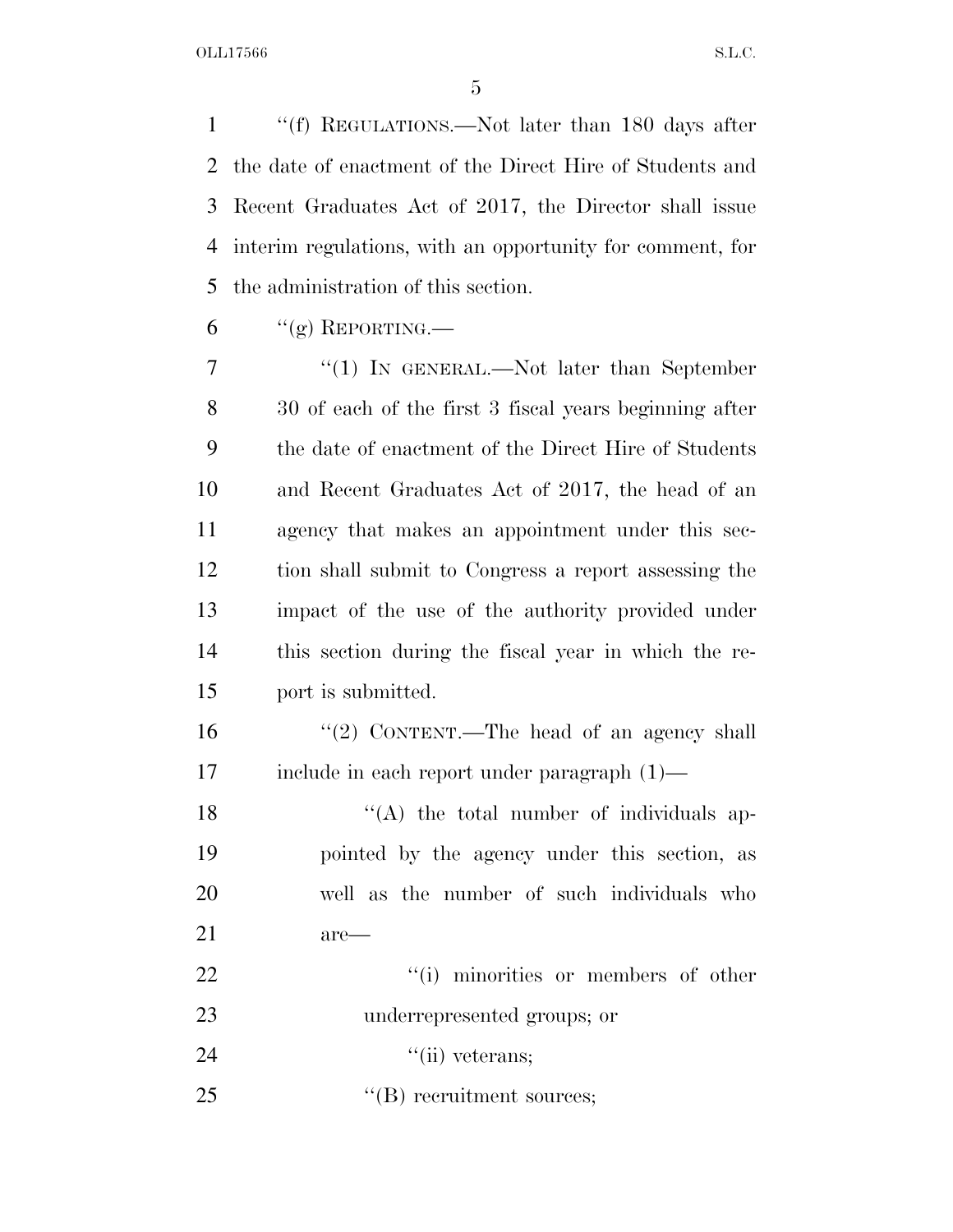| $\mathbf{1}$   | "(C) the total number of individuals ap-               |
|----------------|--------------------------------------------------------|
| $\overline{2}$ | pointed by the agency during the applicable fis-       |
| 3              | cal year to a position in the competitive service      |
| $\overline{4}$ | classified in a professional or administrative oc-     |
| 5              | equational category at the GS-11 level, or an          |
| 6              | equivalent level, or below; and                        |
| 7              | "(D) any additional data specified by the              |
| 8              | Director of the Office of Personnel Manage-            |
| 9              | ment.                                                  |
| 10             | "(3) SUBMISSION TO OFFICE OF PERSONNEL                 |
| 11             | MANAGEMENT.—Upon request of the Director of the        |
| 12             | Office of Personnel Management, the head of an         |
| 13             | agency that submits a report to Congress under         |
| 14             | paragraph (1) shall submit a copy of the report to     |
| 15             | the Director.                                          |
| 16             | "(h) SPECIAL PROVISION REGARDING THE DEPART-           |
| 17             | MENT OF DEFENSE.                                       |
| 18             | "(1) AUTHORITY.—Nothing in this section shall          |
| 19             | preclude the Secretary of Defense from exercising      |
| 20             | any authority to appoint a recent graduate under       |
| 21             | section 1106 of the National Defense Authorization     |
| 22             | Act for Fiscal Year 2017 (10 U.S.C. note prec.         |
| 23             | 1580), or any applicable successor statute.            |
| 24             | $\cdot\cdot(2)$ REGULATIONS.—Any regulations<br>pre-   |
| 25             | scribed by the Director for the administration of this |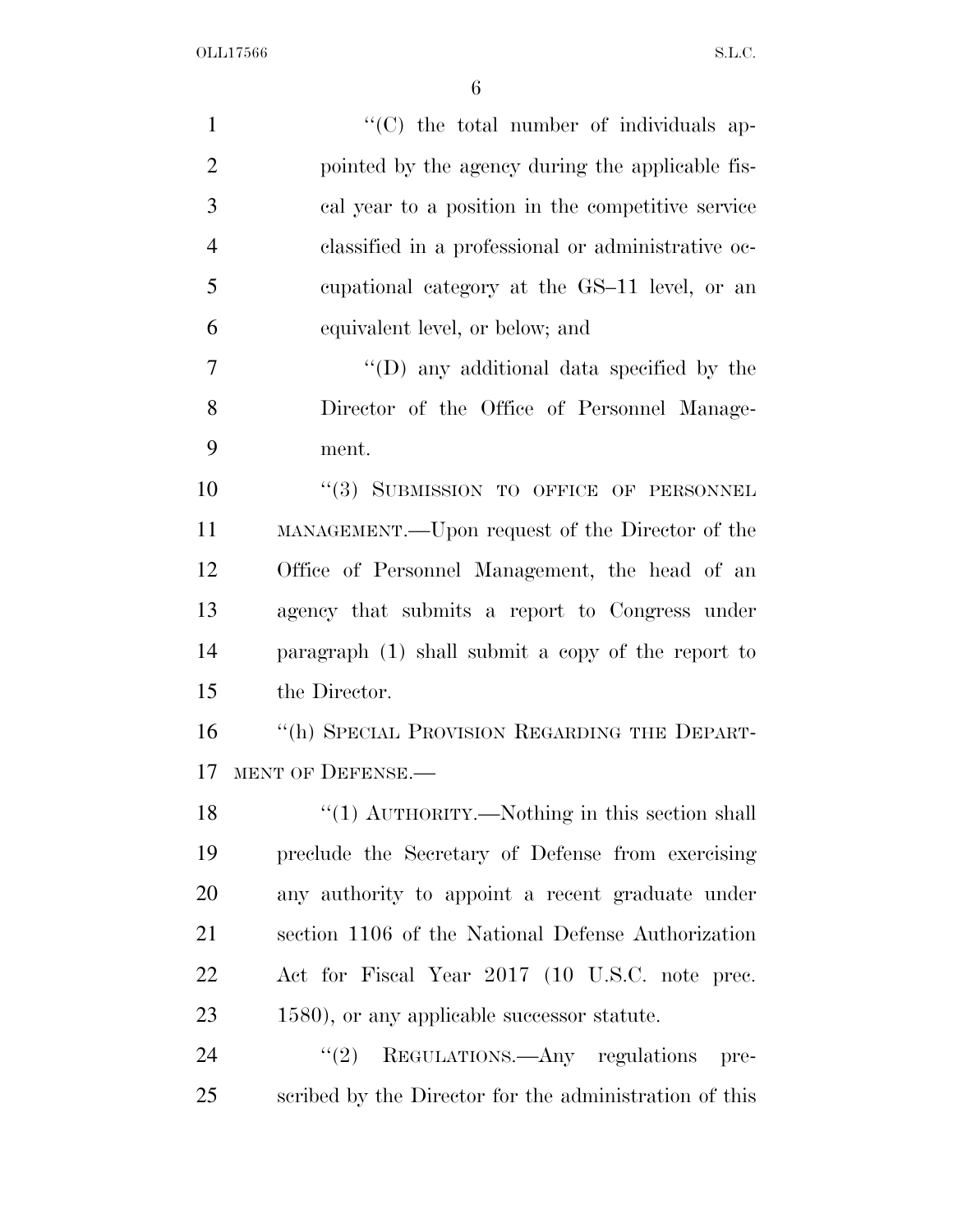| $\mathbf{1}$   | section shall not apply to the Department of Defense   |
|----------------|--------------------------------------------------------|
| $\overline{2}$ | during the period ending on the date on which the      |
| 3              | appointment authority of the Secretary of Defense      |
| $\overline{4}$ | under section 1106 of the National Defense Author-     |
| 5              | ization Act for Fiscal Year 2017 (10 U.S.C. note       |
| 6              | prec. 1580), or any applicable successor statute, ter- |
| 7              | minates.                                               |
| 8              | "\\$3116. Expedited hiring authority for post-sec-     |
| 9              | ondary students; competitive service                   |
| 10             | "(a) DEFINITIONS.—In this section:                     |
| 11             | "(1) $DIRECTOR.$ —The term 'Director' means            |
| 12             | the Director of the Office of Personnel Management.    |
| 13             | "(2) INSTITUTION OF HIGHER EDUCATION.-                 |
| 14             | The term 'institution of higher education' has the     |
| 15             | meaning given the term in section $101(a)$ of the      |
| 16             | Higher Education Act of $1965$ (20 U.S.C. $1001(a)$ ). |
| 17             | "(3) STUDENT.—The term 'student' means an              |
| 18             | individual enrolled or accepted for enrollment in an   |
| 19             | institution of higher education who is pursuing a      |
| 20             | baccalaureate or graduate degree on at least a part-   |
| 21             | time basis as determined by the institution of higher  |
| 22             | education.                                             |
| 23             | $``$ (b) APPOINTMENT.—                                 |
| 24             | "(1) IN GENERAL.—The head of an agency may             |
| 25             | make a time-limited appointment of a student, with-    |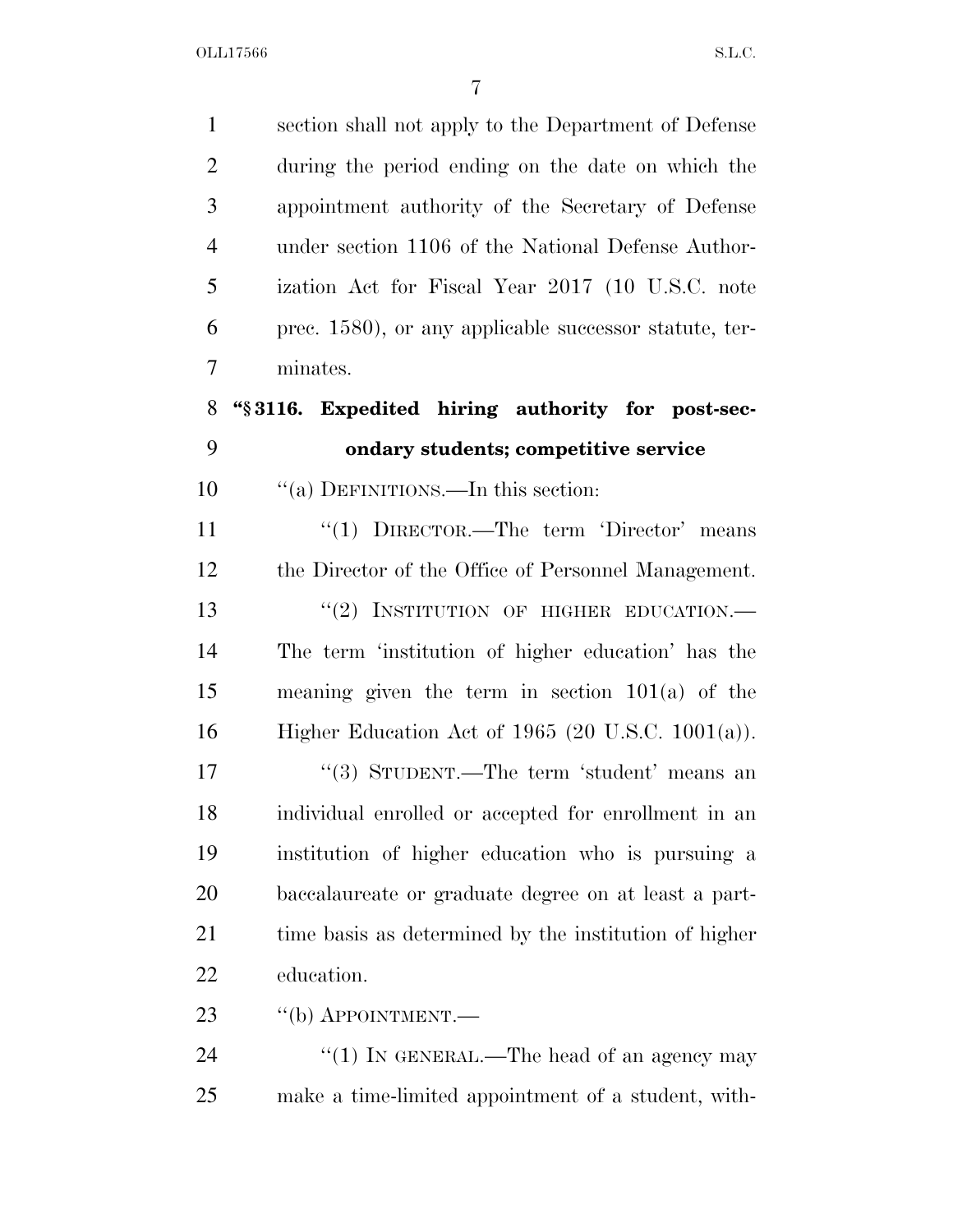| $\mathbf{1}$   | out regard to any provision of sections 3309 through   |
|----------------|--------------------------------------------------------|
| $\overline{2}$ | 3319 and 3330, to a position in the competitive        |
| 3              | service at the GS-11 level, or an equivalent level, or |
| $\overline{4}$ | below for which the student is qualified.              |
| 5              | "(2) RESTRICTIONS.—An appointment under                |
| 6              | paragraph (1) shall be made in accordance with reg-    |
| 7              | ulations prescribed by the Director.                   |
| 8              | "(c) PUBLIC NOTICE.—                                   |
| 9              | " $(1)$ IN GENERAL.—The head of an agency              |
| 10             | making an appointment under subsection (b) shall       |
| 11             | publicly advertise positions available under this sec- |
| 12             | tion.                                                  |
| 13             | "(2) REQUIREMENTS. In carrying out para-               |
| 14             | $graph(1)$ , the head of an agency shall—              |
| 15             | $\lq\lq$ adhere to merit system principles;            |
| 16             | "(B) advertise positions in a manner that              |
| 17             | provides for diverse and qualified applicants;         |
| 18             | and                                                    |
| 19             | "(C) ensure potential applicants have ap-              |
| 20             | propriate information relevant to the positions        |
| 21             | available.                                             |
| 22             | "(d) LIMITATION ON APPOINTMENTS.—                      |
| 23             | "(1) IN GENERAL.—Except as provided in para-           |
| 24             | $graph (2)$ , the total number of students that the    |
| 25             | head of an agency may appoint under this section       |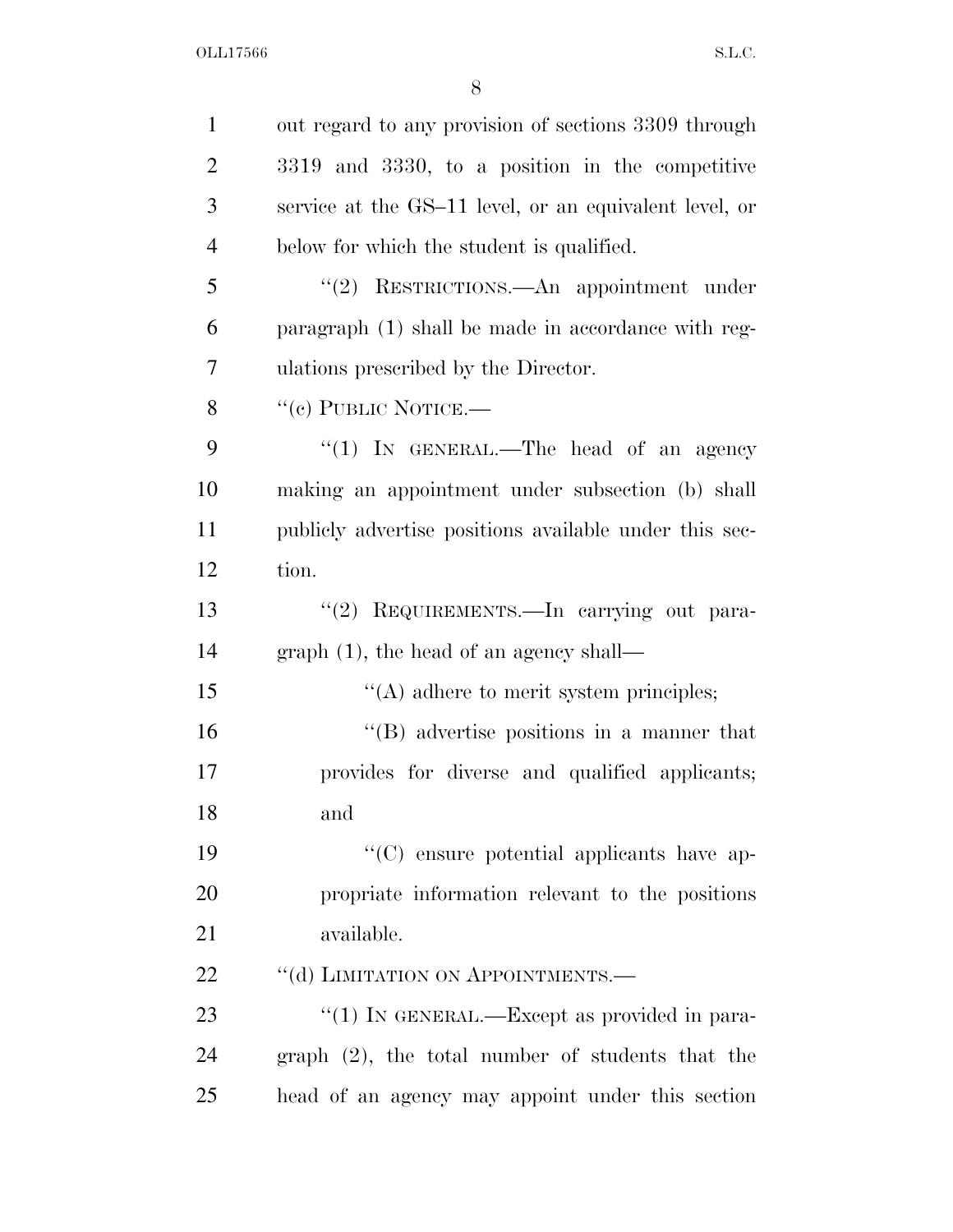during a fiscal year may not exceed the number equal to 15 percent of the number of students that the agency head appointed during the previous fiscal year to a position in the competitive service at the GS–11 level, or an equivalent level, or below.

 ''(2) EXCEPTIONS.—Under a regulation pre- scribed under subsection (g), the Director may es- tablish a lower limit on the number of students that may be appointed under paragraph (1) of this sub- section during a fiscal year based on any factor the Director considers appropriate.

 ''(e) CONVERSION.—The head of an agency may, without regard to any provision of chapter 33 or any other provision of law relating to the examination, certification, and appointment of individuals in the competitive service, convert a student serving in an appointment under sub- section (b) to a permanent appointment in the competitive service within the agency without further competition if the student—

20  $\frac{1}{20}$  (1) has completed the course of study leading 21 to the baccalaureate or graduate degree;

22  $\frac{1}{2}$  (2) has completed not less than 640 hours of current continuous employment under subsection (b); and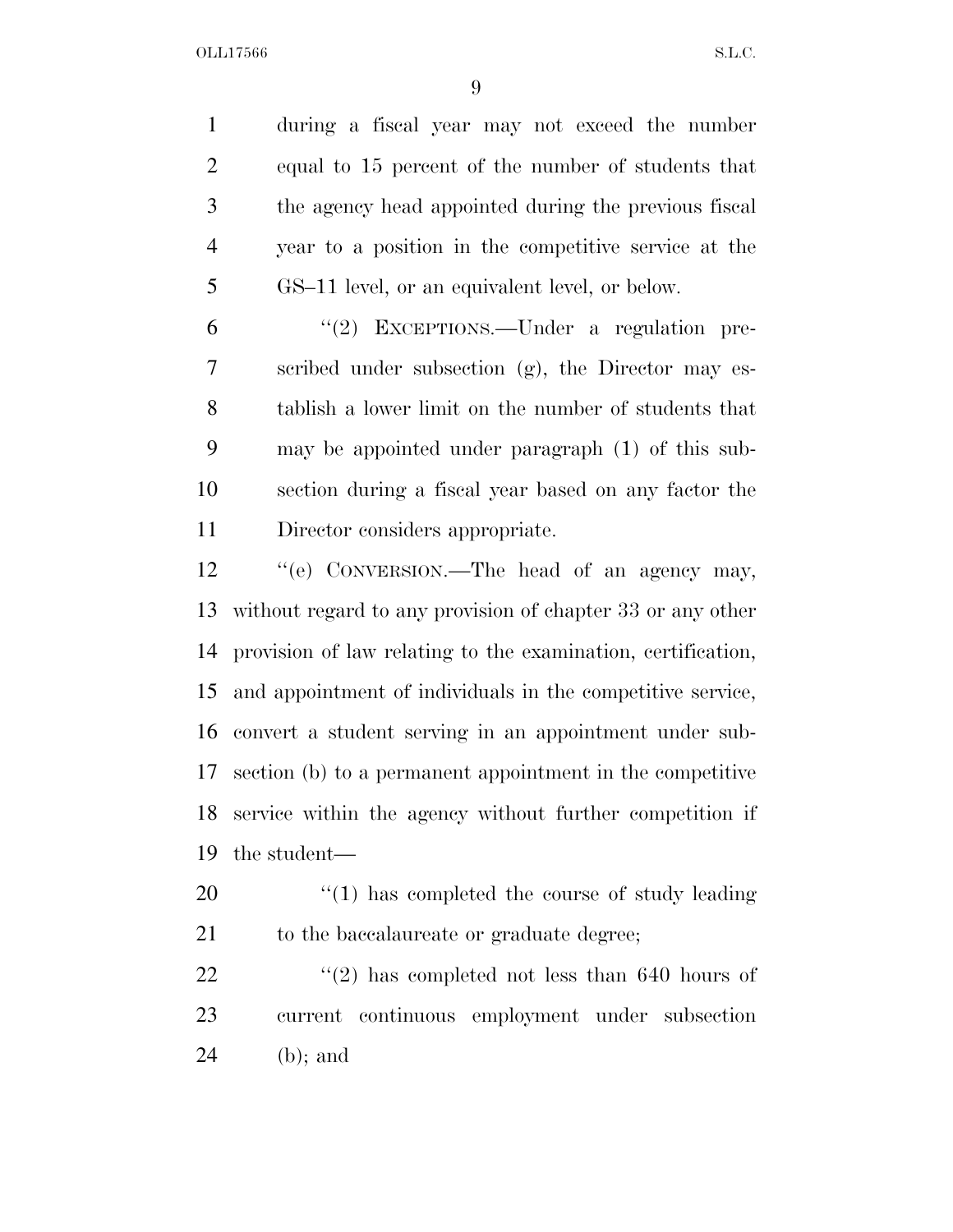OLL17566 S.L.C.

1 ''(3) meets the qualification standards for the position to which the student will be converted.

 ''(f) TERMINATION.—The head of an agency shall, without regard to any provision of chapter 35 or 75, termi- nate the appointment of a student appointed under sub- section (b) upon completion of the designated academic course of study unless the student is selected for conver-sion under subsection (e).

 $\frac{1}{2}$  (g) REGULATIONS.—Not later than 180 days after the date of enactment of the Direct Hire of Students and Recent Graduates Act of 2017, the Director shall issue interim regulations, with an opportunity for comment, for the administration of this section.

14 "(h) REPORTING.—

 ''(1) IN GENERAL.—Not later than September 30 of each of the first 3 fiscal years beginning after the date of enactment of the Direct Hire of Students and Recent Graduates Act of 2017, the head of an agency that makes an appointment under this sec- tion shall submit to Congress a report assessing the impact of the use of the authority provided under this section during the fiscal year in which the re-port is submitted.

24 "(2) CONTENT.—The head of an agency shall include in each report under paragraph (1)—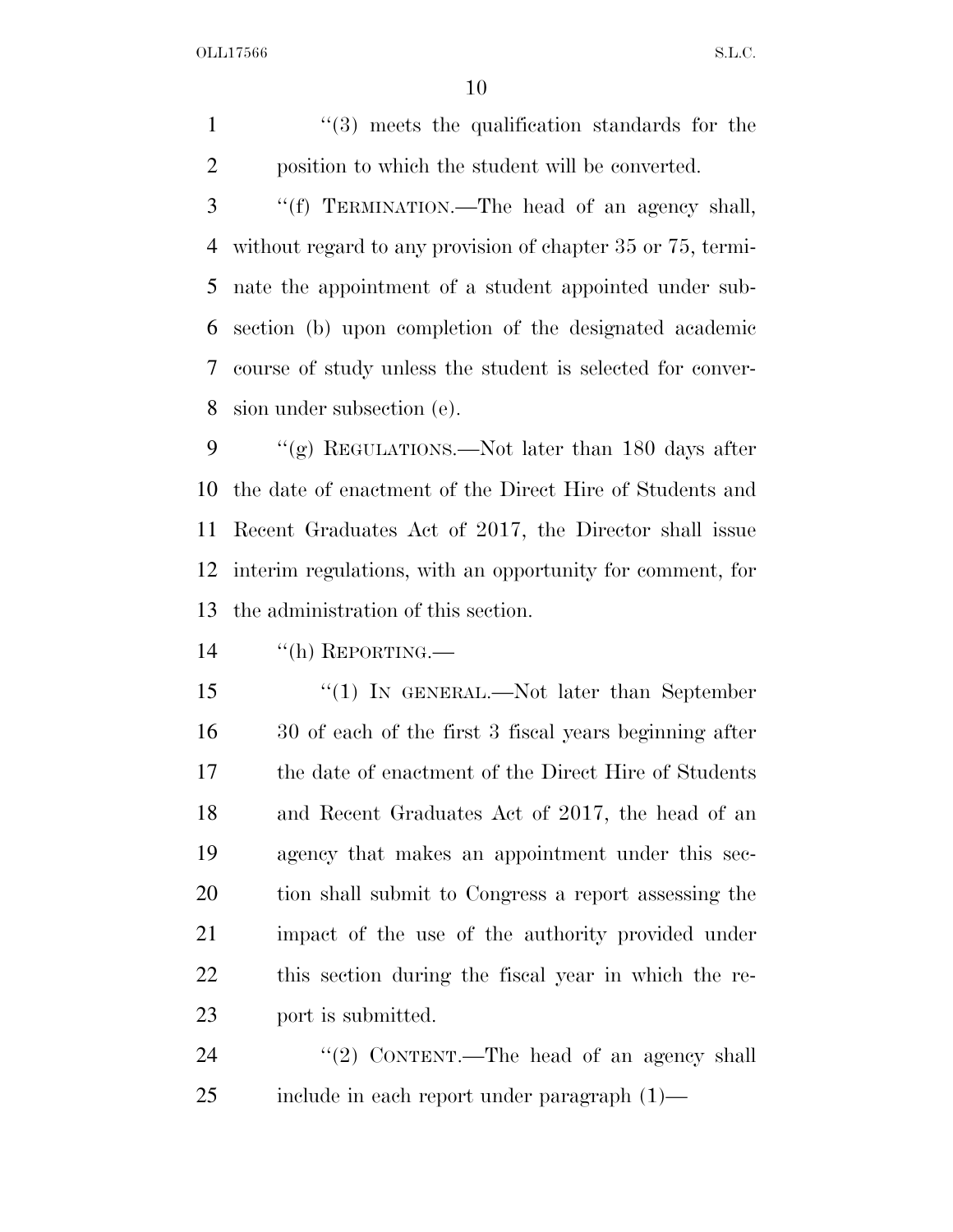| $\mathbf{1}$   | $\lq\lq$ the total number of individuals ap-       |
|----------------|----------------------------------------------------|
| $\overline{2}$ | pointed by the agency under this section, as       |
| 3              | well as the number of such individuals who         |
| $\overline{4}$ | $are-$                                             |
| 5              | "(i) minorities or members of other                |
| 6              | underrepresented groups; or                        |
| $\overline{7}$ | $``$ (ii) veterans;                                |
| 8              | $\lq\lq$ recruitment sources;                      |
| 9              | "(C) the total number of individuals ap-           |
| 10             | pointed by the agency during the applicable fis-   |
| 11             | cal year to a position in the competitive service  |
| 12             | at the GS-11 level, or an equivalent level, or     |
| 13             | below; and                                         |
| 14             | $\lq\lq$ (D) any additional data specified by the  |
| 15             | Director of the Office of Personnel Manage-        |
| 16             | ment.                                              |
| 17             | "(3) SUBMISSION TO OFFICE OF PERSONNEL             |
| 18             | MANAGEMENT.—Upon request of the Director of the    |
| 19             | Office of Personnel Management, the head of an     |
| 20             | agency that submits a report to Congress under     |
| 21             | paragraph (1) shall submit a copy of the report to |
| 22             | the Director.                                      |
| 23             | "(i) SPECIAL PROVISION REGARDING THE DEPART-       |
| 24             | MENT OF DEFENSE.                                   |